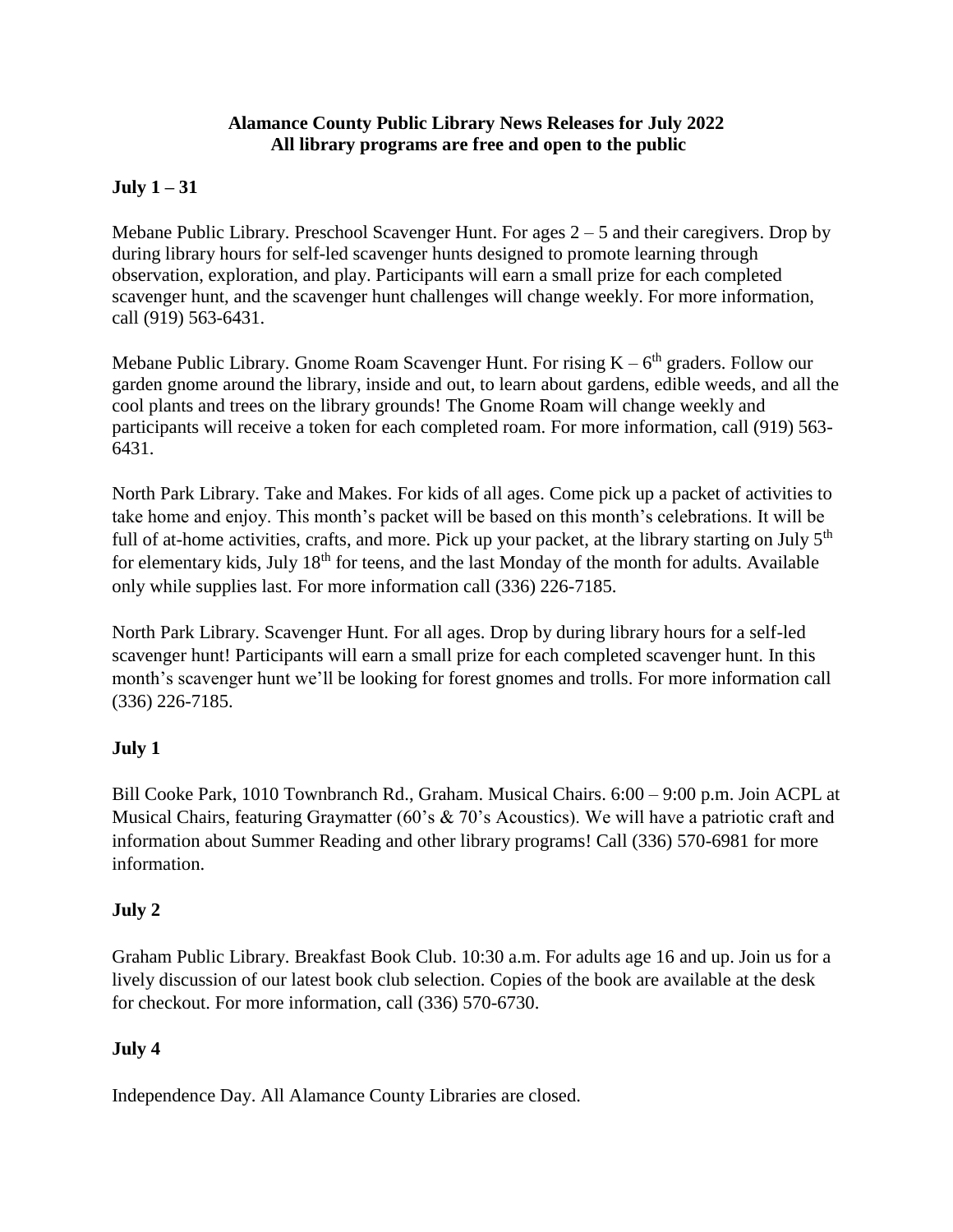# **July 5 – 16**

May Memorial Library. Scavenger Hunt. For ages  $5 - 12$ . Drop by during library hours for a self-led scavenger hunt! Participants will earn a small prize for each completed scavenger hunt, and the scavenger hunt challenges will change every other week. For more information, call (336) 229-3588.

# **July 5**

Mebane Public Library. Outdoor Yoga Storytime. 10:30 a.m. For ages 2 – 5 and their caregivers. Breathe and bend with stories, rhymes, and songs on the library's front lawn! Please bring a towel or mat with you and wear comfortable clothing for the program. Registration is required and space is limited. To register or for more information, email Amy at [asegposyan@alamancelibraries.org](mailto:asegposyan@alamancelibraries.org) or call (919) 563-6431.

May Memorial Library. Family Storytime. 1:00 p.m. For children ages  $0 - 5$  years old and their caregivers. Join us for a 30-minute interactive program filled with stories, songs, and activities that encourage early learning and literacy. This week's theme is "In Your Backyard!" For more information, call (336) 229-3588.

May Memorial Library. Device Drop-In. 3:00 p.m. Drop-in for help with devices, apps, technology, and library-related questions. No registration required! Staff will be available in the Local History Room. For more information, call (336) 229-3588.

Graham Public Library. Duct Tape Boats. 4:00 p.m. For children in grades 3 - 5. Make a cool boat with duct tape and then try it out and watch it float! Registration is required and space is limited. To register or for more information, call (336) 570-6730.

## **July 6**

Graham Public Library. Read with Rebecca. 2:30 p.m. For families with children ages 0-5. Come in for our monthly pre-school storytime with Ms. Rebecca. Get ready for some beachy fun in the sun! This month's theme is "Beach Boogie". This program will be held outside weather permitting, canceled if rain. For more information or to register, call (336) 570-6730.

## **July 8**

North Park Library. Summer Concert Series. 7:00 – 9:00 p.m. Enjoy a summer evening with live music, outdoors in beautiful North Park. Bring your chairs or blanket, a picnic, and wear your dancing shoes to show off your moves! The library will have a table to take a break from the dance floor, grab a water, and ask a librarian what we can do for you. For more information please call (336) 226-7185.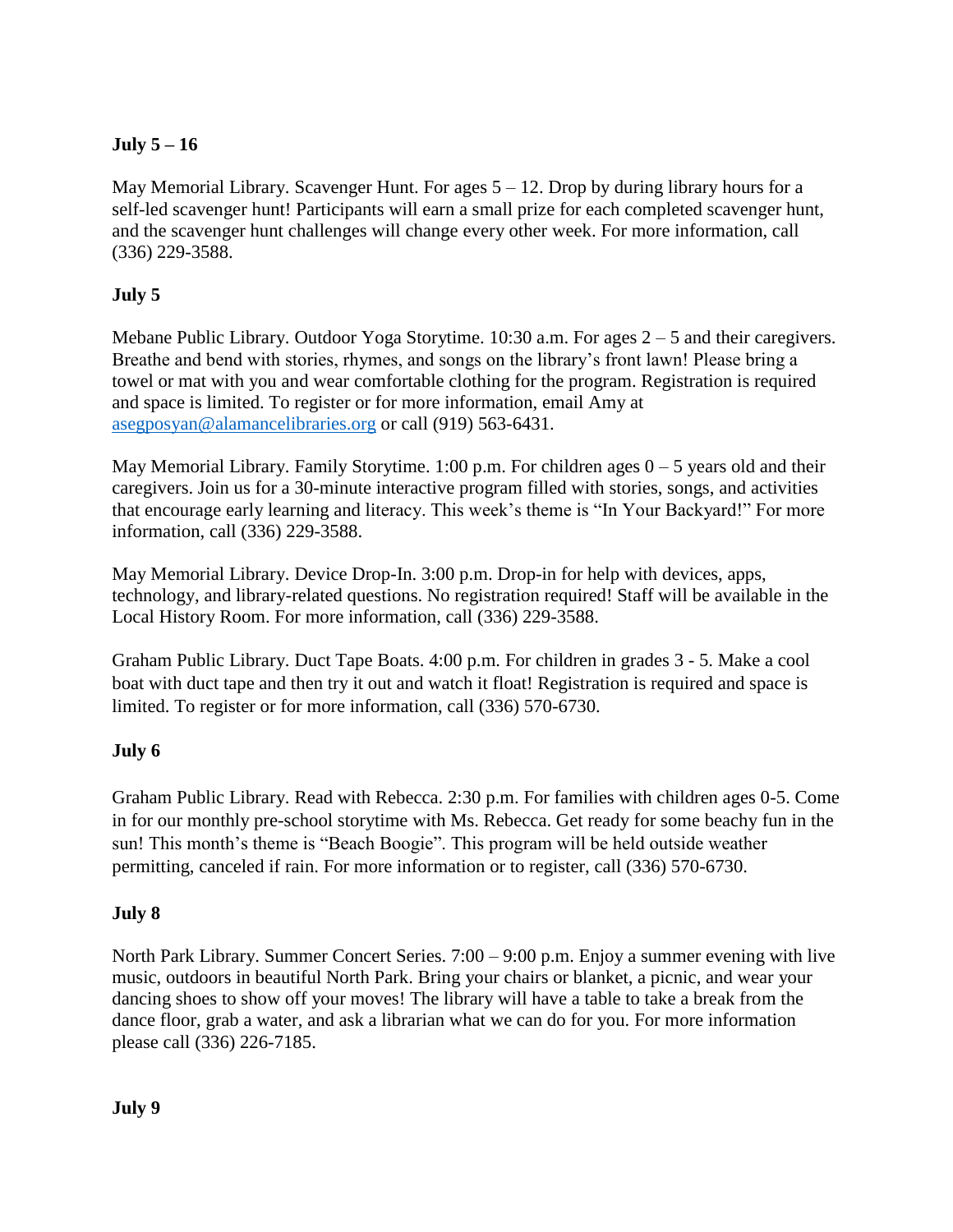Lake Cammack Park & Marina, 4790 Union Ridge Rd., Burlington. Grow Wild: A Summer Hiking Series for Families! 9:00 a.m. Every second Saturday of the month (June – August) Alamance County Public Libraries, in partnership with the Burlington Recreation & Parks Department, will be providing an interactive, outdoor program. Participants will learn about the great outdoors, make crafts, and enjoy a 30-minute stroll around a different park each month! Registration is required. For more information and to register, call (336) 229-3588.

May Memorial Library. Family Make & Takes. All Day. Ages 5 – 12. Looking for a fun activity? Check out our Make and Takes! Drop by during library hours and make a craft, then take it home and show it off. We'll be making pinecone owls! For more information, call (336) 229-3588.

### **July 11**

Mebane Public Library. Elementary Take and Makes! For rising  $K - 5$ th graders. Celebrate the great outdoors with this hands-on take-and-make packet! Packets are available on a first-come, first-served basis while supplies last. For more information, call (919) 563-6431.

United Way of Alamance County, 220 E Front Street, Burlington. Lunch Bunch Book Club. 12:00 p.m. For adults. All are welcome! This month, our book club will be discussing *Maid: Hard Work, Low Pay, and a Mother's Will to Survive* by Stephanie Land. Copies are available for pick up at May Memorial Library. For more information, call (336) 229-3588.

May Memorial Library. Camp May Memorial!  $4:00$  p.m. For  $K - 5<sup>th</sup>$  Graders. Attend Camp May Memorial with us and learn how to be a safe camper - all while making smores and singing campfire songs! For more information, call (336) 229-3588.

Graham Public Library. Dragon Readers Book Group. 4:00 p.m. For families with children in K - 2<sup>nd</sup> grade. *Arrrrr* you ready to join us for some swashbuckling fun? This month's theme is "Pirates, Ahoy!" This program will be held outside weather permitting, canceled if rain. For more information, call (336) 570-6730.

Mebane Public Library. Teen Advisory Group (T.A.G.) Meeting. 5:00 p.m. For rising 6th – 12th graders. Hang out on the library lawn and make Tie Dye T's! We'll also learn about making natural dyes and have a chance to try some out! Registration is required and registration closes on July 7th. To register or for more information, email treese@alamancelibraries.org or call (919) 563-6431.

#### **July 12**

May Memorial Library. Family Storytime.  $10:30$  a.m. For children ages  $0 - 5$  years old and their caregivers. Join us for a 30-minute interactive program filled with stories, songs, and activities that encourage early learning and literacy. This week's theme is "Beach!" For more information, call (336) 229-3588.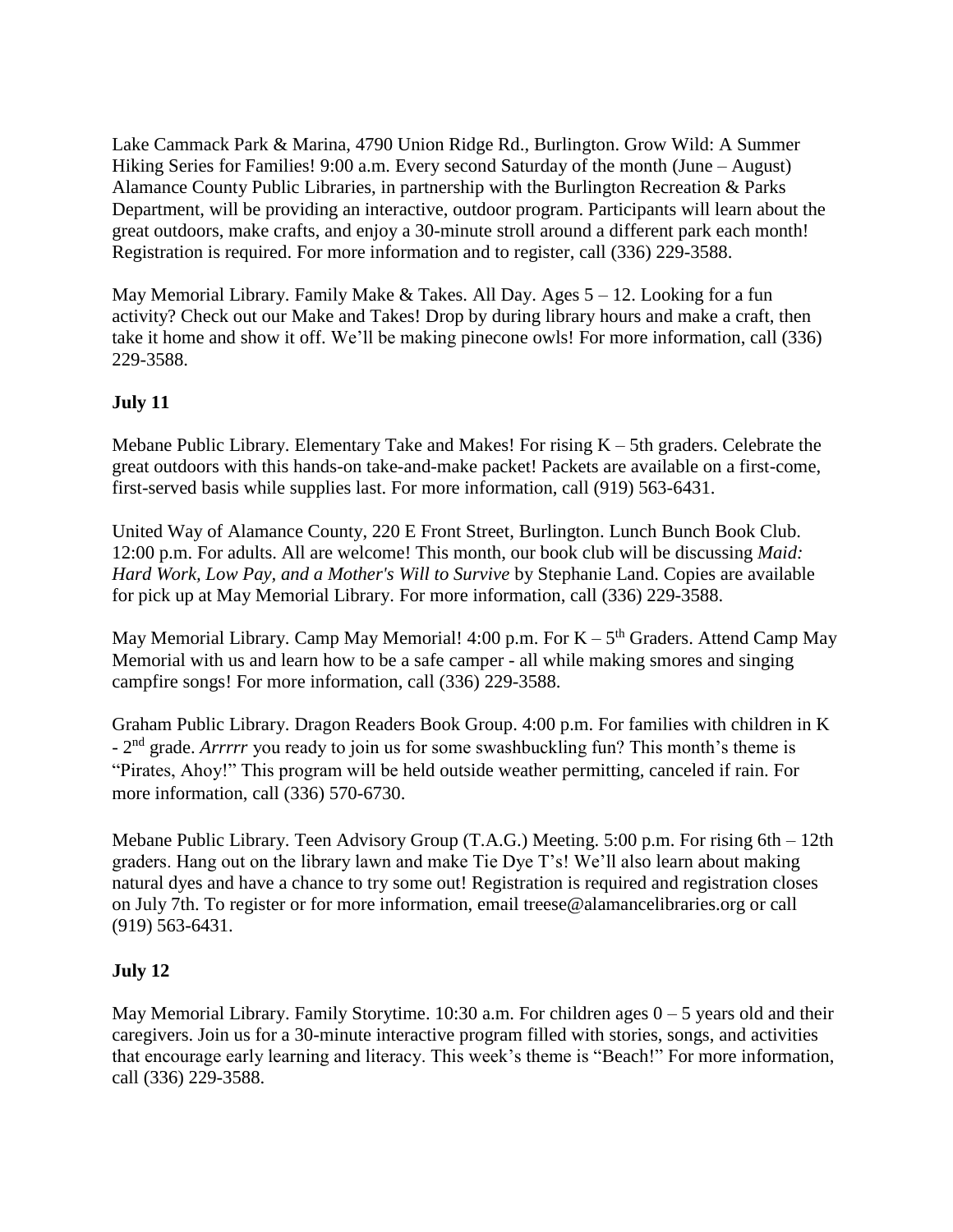May Memorial Library. Library Genealogy Club. 2:30 p.m. For adults. All are welcome! This month we will be talking about local lineage societies. For more information, call (336) 229- 3588 ext. 16130.

May Memorial Library. Device Drop-In. 3:00 p.m. Drop-in for help with devices, apps, technology, and library-related questions. No registration required! Staff will be available in the Local History Room. For more information, call (336) 229-3588.

Alamance County Public Libraries – Zoom. Nature Neighbors with the NC Aquarium. 4:00 p.m. Join the NC Aquarium at Fort Fisher as they share all about the animals you might find in your own backyard! This program will be held over Zoom and registration is required. For more information, please email [eweislak@alamancelibraries.org](mailto:eweislak@alamancelibraries.org) or call (336) 229-3588.

Graham Public Library. Doodle Discs. 4:00 p.m. Grades 3<sup>rd</sup>-5<sup>th</sup>. Don't throw away those old scratched CDs and DVDs - recycle them into original works of art! Registration is required and space is limited. To register or for more information, call (336) 570-6730.

Alamance County Public Libraries – Zoom. LEGO® Buddies Book Club. 4:00 – 6:00 p.m. For rising K – 5th graders. Love LEGO®? Love stories? Become a LEGO® Buddy by joining this interactive book & building club for elementary school kids! This summer, Ms. Samantha will share a surprise nature-themed story and a building challenge over Zoom, then participants will have time to build their LEGO® creations off-screen. In a second Zoom meeting, participants can share their creations with the group! To register for the program or for more information, email [shunter@alamancelibraries.org.](mailto:shunter@alamancelibraries.org)

## **July 13**

Mebane Public Library. Campout Crafting.  $4:30$  p.m. For rising  $K - 5$ th graders and their caregivers. Celebrate the great outdoors with crafting on the library lawn! All supplies will be provided, but blankets, towels, or camping chairs are recommended for seating in the lawn space. Small pop-up tents are welcome! Registration is required, and in the event of rain, registrants can pick up a "Rainy Day" kit to take home. To reserve your spot, or for more information, email treese@alamancelibraries.org or call (919) 563-6431.

#### **July 14**

North Park Library. Junior Ranger Exploring. 5:00 p.m. For elementary school-aged explorers. Learn about how to protect the wonderful world around us with Stormwater Smart and the Junior Ranger program. This program, created just for North Park, will have stations for you to explore with badges for different activities you complete here or at home! For more information please call (336) 226-7185.

Graham Public Library. Invisible Hiking: How to Leave No Trace. 6:30 p.m. For adults 16 and up. Learn about the history of hiking as a pastime and ways to enjoy hiking without disturbing nature or your fellow outdoor adventurers. For more information, call (336) 570-6730.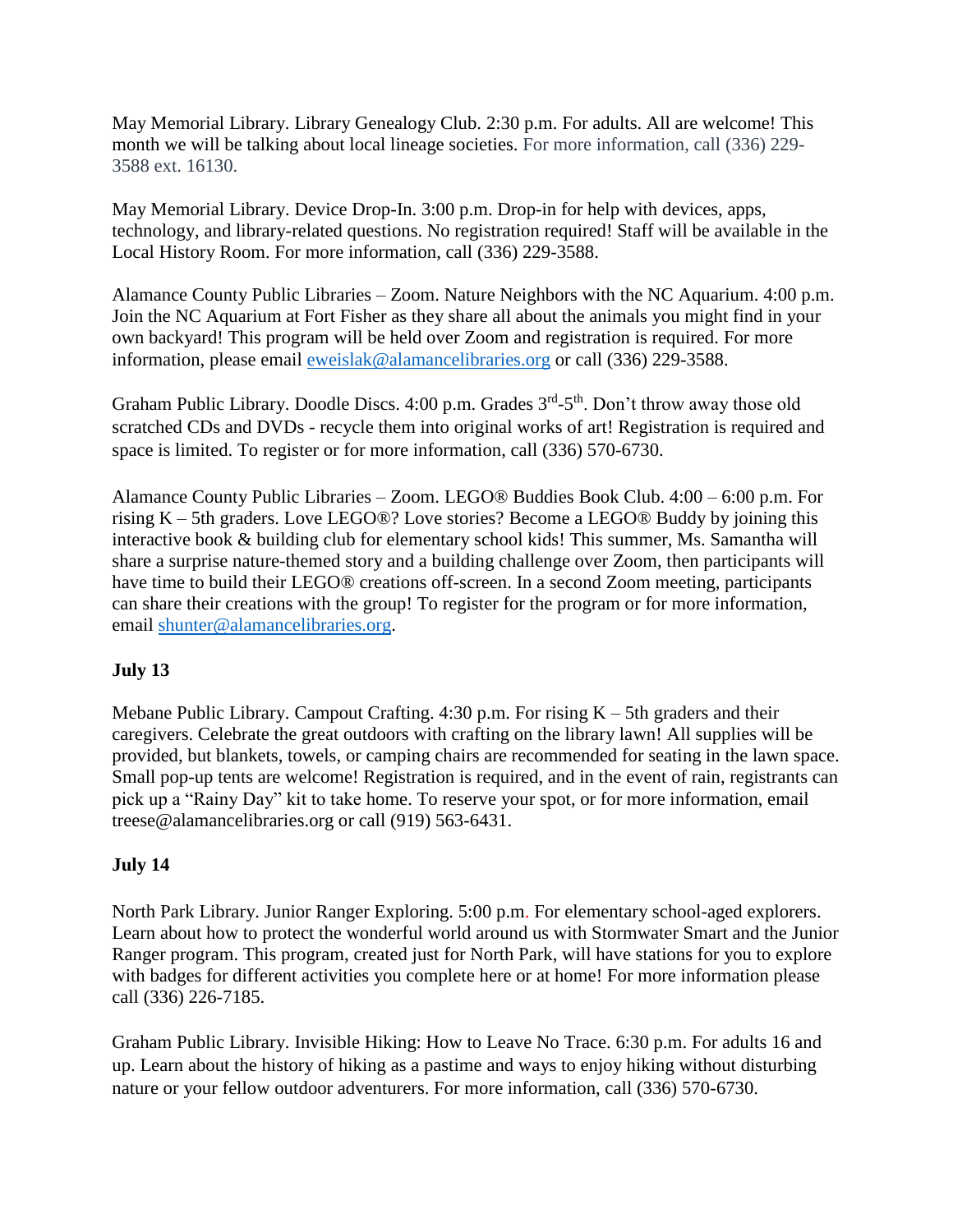#### **July 18 – 30**

May Memorial Library. Scavenger Hunt. For ages  $5 - 12$ . Drop by during library hours for a self-led scavenger hunt! Participants will earn a small prize for each completed scavenger hunt, and the scavenger hunt challenges will change every other week. For more information, call (336) 229-3588.

#### **July 18**

Mebane Public Library. Teen Take and Make Kits. For 6th – 12th graders. Check out our monthly Take and Make Kits for teens and tweens for a fun nature-themed project you can do at home! Kits are available on a first-come, first-served basis while supplies last. For more information, call (919) 563-6431.

Graham Public Library. Paper Hats. 4:00 p.m. For grades K-2<sup>nd</sup>. We'll have fun making hats and adding feathers, jewels, and decorations of all kinds, transforming ourselves into everything from princesses to pirates! Registration is required and space is limited. To register or for more information, call (336) 570-6730.

#### **July 19**

Mebane Public Library. Outdoor Preschool Storytime. 10:30 a.m. For children ages 3 – 5 years old and their caregivers. Join us for stories, songs, and activities that encourage early learning and literacy. Space is limited and registration is required. To register for the program or for more information, call (919) 563-6431.

May Memorial Library. Family Storytime. 1:00 p.m. For children ages  $0 - 5$  years old and their caregivers. Join us for a 30-minute interactive program filled with stories, songs, and activities that encourage early learning and literacy. This week's theme is "Ducks." For more information, call (336) 229-3588.

May Memorial Library. Device Drop-In. 3:00 p.m. Drop-in for help with devices, apps, technology, and library-related questions. No registration required! Staff will be available in the Local History Room. For more information, call (336) 229-3588.

Graham Public Library. Sew-a-Sun. 4:00 p.m. For children in grades 3 - 5. Practice your sewing skills using yarn, paper, and a paper plate. Stitch up a bright yellow sun to brighten up your day! Registration is required and space is limited. To register or for more information, call (336) 570- 6730.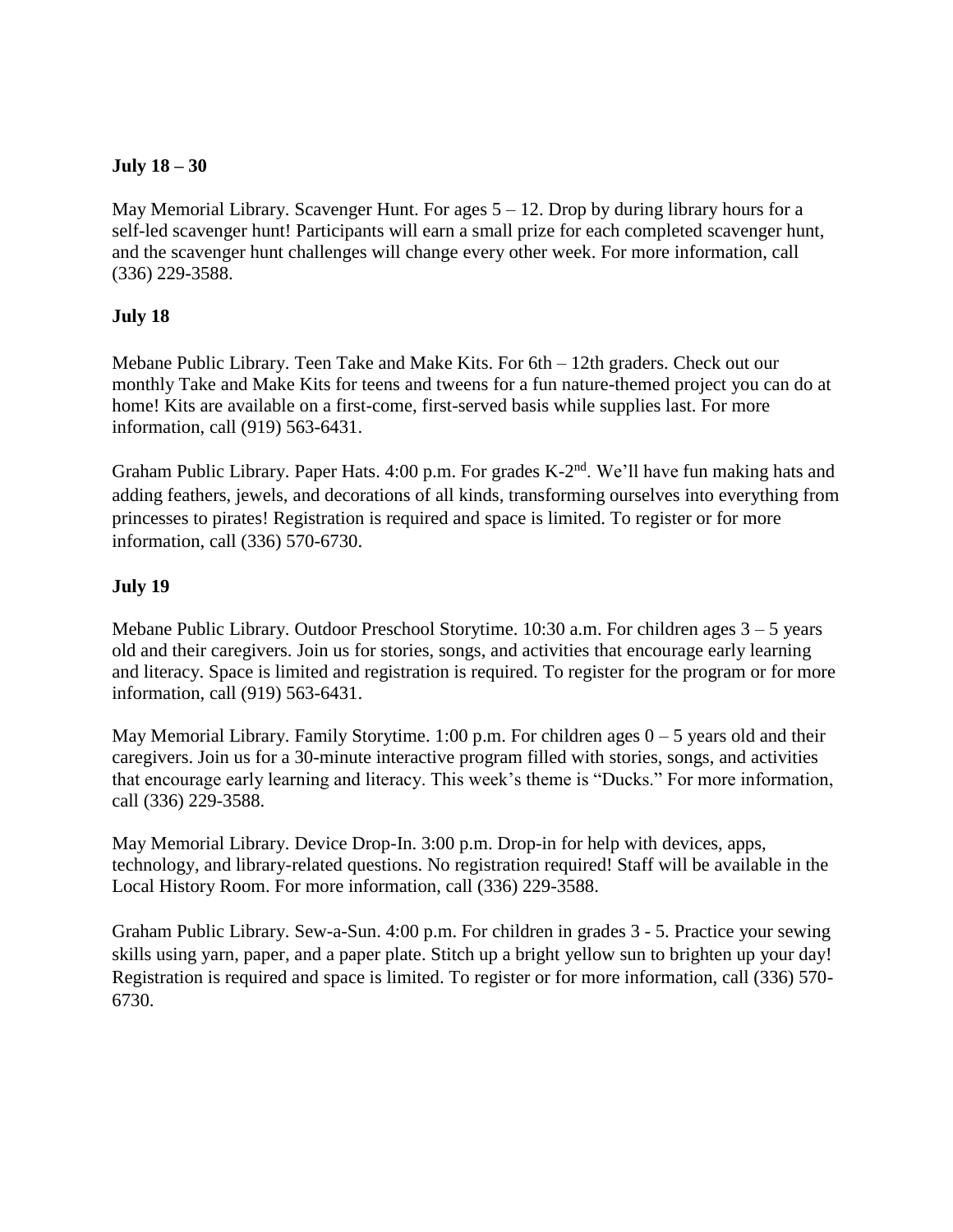May Memorial Library. Act Out! A Reader's Theatre Book Club.  $4:30$  p.m. For  $6<sup>th</sup> - 8<sup>th</sup>$  graders. Calling all tweens and teens! Come join in the fun as we play drama games and read exciting scripts. For more information, call (336) 229-3588.

## **July 20**

Graham Public Library. Creativity Lab – Magazine Collage Art. 12:00 p.m. For adults 16 and up. Recycle strips of old magazine pages into fantastic works of collage art. Registration is required and space is limited. To register or for more information, call (336) 570-6730.

Alamance County Public Libraries – Zoom. Awesome Readers. 4:30 p.m. For 3rd – 5th graders. Calling all 3rd, 4th, and 5th graders! This is a virtual book club just for you! Each month we meet over Zoom to talk about a selected book and do activities based on the title. This month's book selection is *Turtle in Paradise* by Jennifer L. Holm. To register for the program or for more information, email [elai@alamancelibraries.org](mailto:elai@alamancelibraries.org) or call (336) 229-3588.

May Memorial Library. Canvas Art. 6:00 p.m. For adults. Come craft with us! We are upcycling old maps and turning them into a landscape collage that you can proudly display in your home. All supplies will be provided and registration is required. For more information, or to register, call (336) 229-3588.

### **July 21**

Mebane Public Library: Outdoor Baby and Toddler Storytime. 10:30 a.m. For children from birth to 2 and their caregivers. Join us for stories, songs, and activities that encourage early learning and literacy! Space is limited and registration is required. To register or for more information, email shunter@alamancelibraries.org or call (919) 563-6431.

Graham Public Library. Books Over Coffee. Noon. For adults 16 and up. Take a break from your busy day and enjoy a leisurely chat with fellow book lovers. It's a great way to learn about new authors and hear what's new, what's good, and what's not. Bring a book you have recently read and join us on the third Thursday of each month at noon. For more information, call (336) 570- 6730.

May Memorial Library. Canvas Art. 12:00 p.m. For adults. Come craft with us! We are upcycling old maps and turning them into a landscape collage that you can proudly display in your home. All supplies will be provided and registration is required. For more information, or to register, call (336) 229-3588.

May Memorial Library. The Page Turners' Book Club.  $4:30$  p.m. For  $K - 2nd$  graders. Calling all Kindergarten, 1st, and 2nd graders! This is a book club just for you. Each month we will read a book together and then do activities based on that book. This month's selection is *Herman's Vacation* by Tom Percival. For more information, call (336) 229-3588.

North Park Library. A Midsummer's Night Picnic. 5:00 p.m. Teens. Come out to explore an enchanted forest with activities, games, and snacks. Decorate a mask or create an outfit with our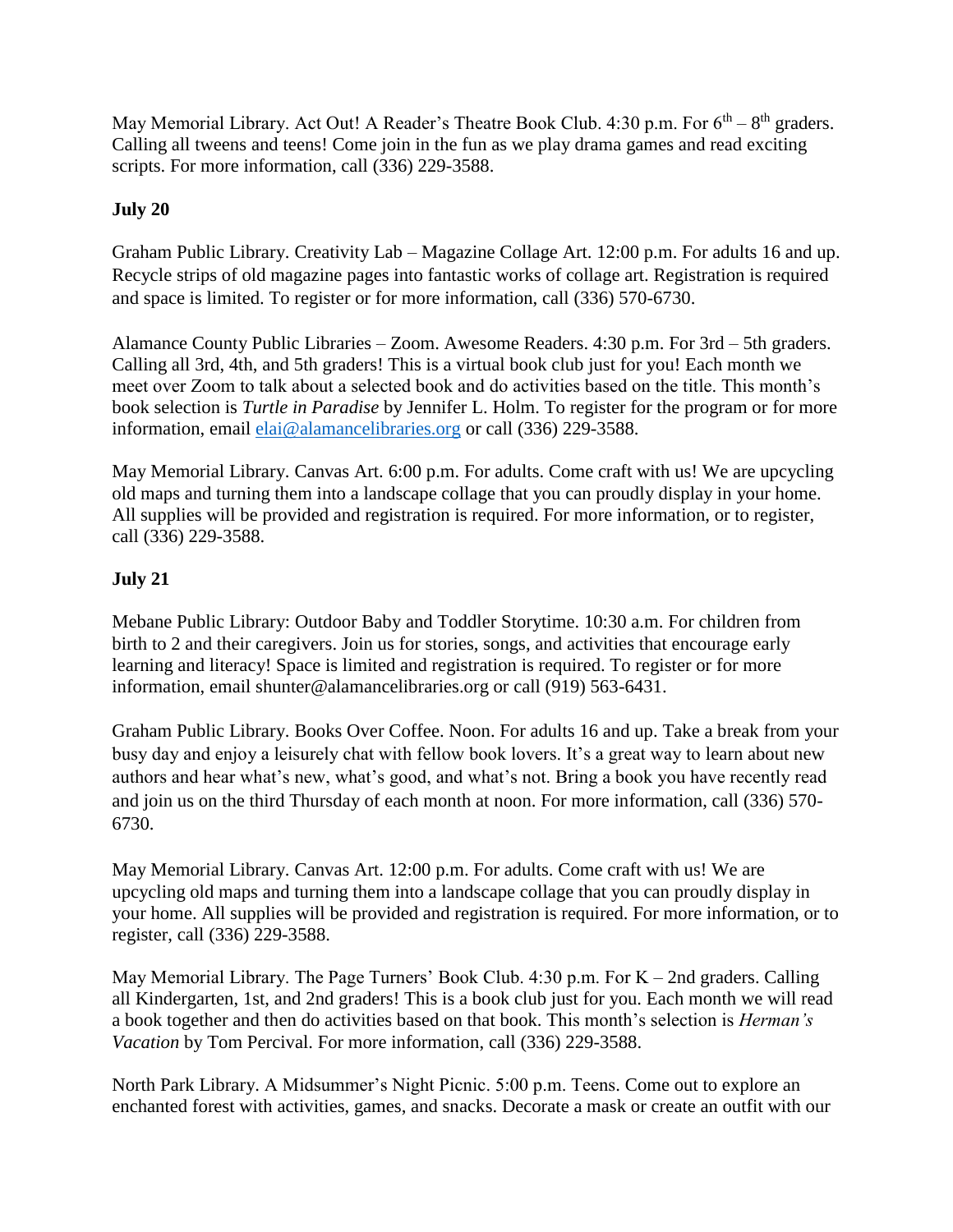supplies to disguise yourself while you explore the fantastical fairy creatures that bring fun and mischief to the forest and its guests. For more information, please call (336) 226-7185.

The Mini Dingo, 111 E Front Street, Burlington. PRISM Book Club. 6:30 p.m. For adults. Everyone is welcome to join PRISM (People Reading Inclusive Stories Meeting) Book Club! This month's selection is *Vicious* by V. E. Schwab. Copies of the book are available for pickup at May Memorial Library. For more information, email [ehill@alamancelibraries.org](mailto:ehill@alamancelibraries.org) or call (336) 229-3588.

# **July 22**

Downtown Burlington. Fourth Fridays. 6:00 – 9:00 p.m. Join ACPL at Fourth Fridays, featuring the Megan Doss Band. We will have a fun summer craft and information about Summer Reading and other library programs! Call (336) 570-6981 for more information.

# **July 23**

May Memorial Library. Family Make  $&$  Takes. All Day. Ages  $5 - 12$ . Looking for a fun activity? Check out our Make and Takes! Drop by during library hours and make a craft, then take it home and show it off. We'll be making bird feeders! For more information, call (336) 229-3588.

# **July 25**

May Memorial Library. Animal Tracks.  $4:00$  p.m. For  $K - 5<sup>th</sup>$  graders. Learn all about animals and the tracks they make! Kids will have an opportunity to make their own animal tracks and try to guess some that are already made. For more information, call (336) 229-3588.

Graham Public Library. Pom Pom Caterpillar. 4:00 p.m. For grades K-2<sup>nd</sup>. Create a fuzzy-wuzzy caterpillar friend from colorful pom poms! Registration is required and space is limited. To register or for more information, call (336) 670-6730.

Alamance County Public Libraries – Zoom. AniMebane Anime and Gaming Meetup. 5:00 p.m. For rising 6th – 12th graders. Watch anime episodes and try popular Asian market snacks and craft with friends—all over Zoom! To receive a craft and snack pack, participants must register by July 21st. To register for the program or for more information, email [treese@alamancelibraries.org](mailto:treese@alamancelibraries.org) or call (919) 563-6431.

Graham Public Library. Novels@Nite Book Group. 6:30 p.m. For adults 16 and up. Join us on the fourth Monday of each month as we read and discuss books from various genres. Copies of the book are available for checkout. For more information, call (336) 570-6730.

## **July 26**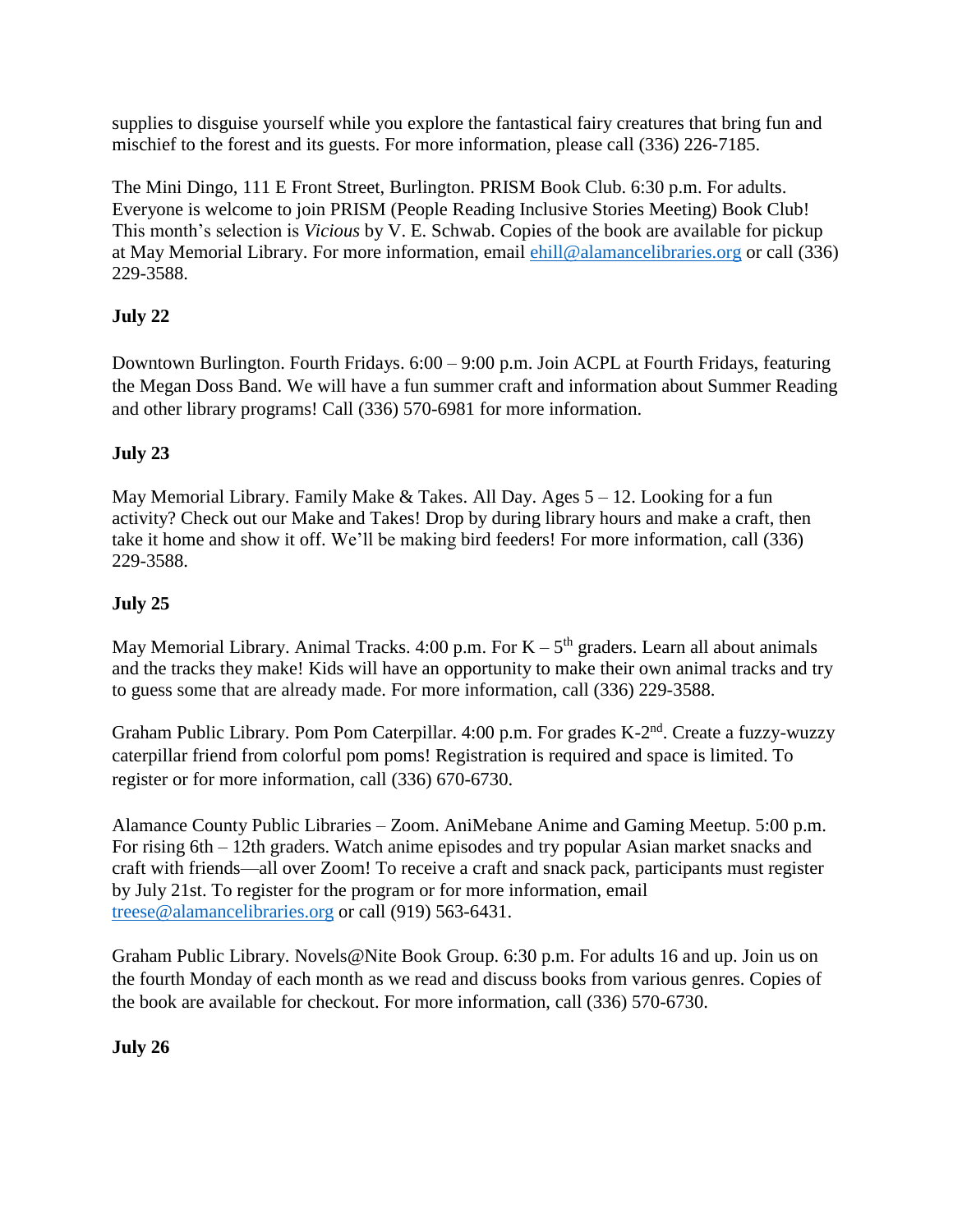May Memorial Library. Family Storytime.  $10:30$  a.m. For children ages  $0 - 5$  years old and their caregivers. Join us for a 30-minute interactive program filled with stories, songs, and activities that encourage early learning and literacy. This week's theme is "Ice Cream!" For more information, call (336) 229-3588.

Mebane Public Library. Move to the Music. 10:30 a.m. For children ages  $2 - 5$  and their caregivers. Gather on the library's lawn for a morning of dancing and music-making! Children will have an opportunity to move creatively, play instruments, and explore music through active play. Please bring a towel or blanket with you and wear comfortable clothing for the program. Registration is required and space is limited. To register or for more information, email Tampa at [treese@alamancelibraries.org](mailto:treese@alamancelibraries.org) or call (919) 563-6431.

May Memorial Library. Device Drop-In. 3:00 p.m. Drop-in for help with devices, apps, technology, and library-related questions. No registration required! Staff will be available in the Local History Room. For more information, call (336) 229-3588.

Graham Public Library. Finger-Knit Snakes. 4:00 p.m. For grades 3-5. All you need are your fingers and some yarn to create a long, fun, slithery friend! Registration is required and space is limited. For more information, call (336)570-6730.

May Memorial Library. Knife Skills. 6:00 p.m. For adults. If you find cutting fresh produce intimidating, then this class is for you! Join Elisa from the NC Cooperative Extension for a class on the proper (and safe!) way to chop, dice, and slice. For ages 16 and up. Space is limited and registration is required. For more information, or to register, call (336) 229-3588.

## **July 27**

May Memorial Library. Beyond the Beaten Path with Wild Tails NC. 10:30 a.m. Best suited for children 7 and under. Join Wild Tails NC as they introduce some of their animal friends and explain the importance of animal conservation. Registration is required and space is limited. For more information or to register, email [eweislak@alamancelibraries.org](mailto:eweislak@alamancelibraries.org) or call (336) 229-3588.

Graham Public Library. Magazine Collage Art. 4:00 p.m. For grades 6<sup>th</sup>-12<sup>th</sup>. Recycle strips of old magazine pages into fantastic works of collage art. Registration is required and space is limited. To register or for more information, call (336) 570-6730.

May Memorial Library. Beyond the Beaten Path with Wild Tails NC. 4:00 p.m. Best suited for children 8 and up. Join Wild Tails NC as they introduce some of their animal friends and explain the importance of animal conservation. Registration is required and space is limited. For more information or to register, email [eweislak@alamancelibraries.org](mailto:eweislak@alamancelibraries.org) or call (336) 229-3588.

## **July 28**

Graham Public Library. Eclectic Coloring. 3:30 – 5:00 p.m. Ages 10 and up. Bring your friends for an afternoon of coloring and listening to music. Coloring sheets pulled from a variety of sources are provided or you are welcome to bring your own project. Colored pencils, markers,